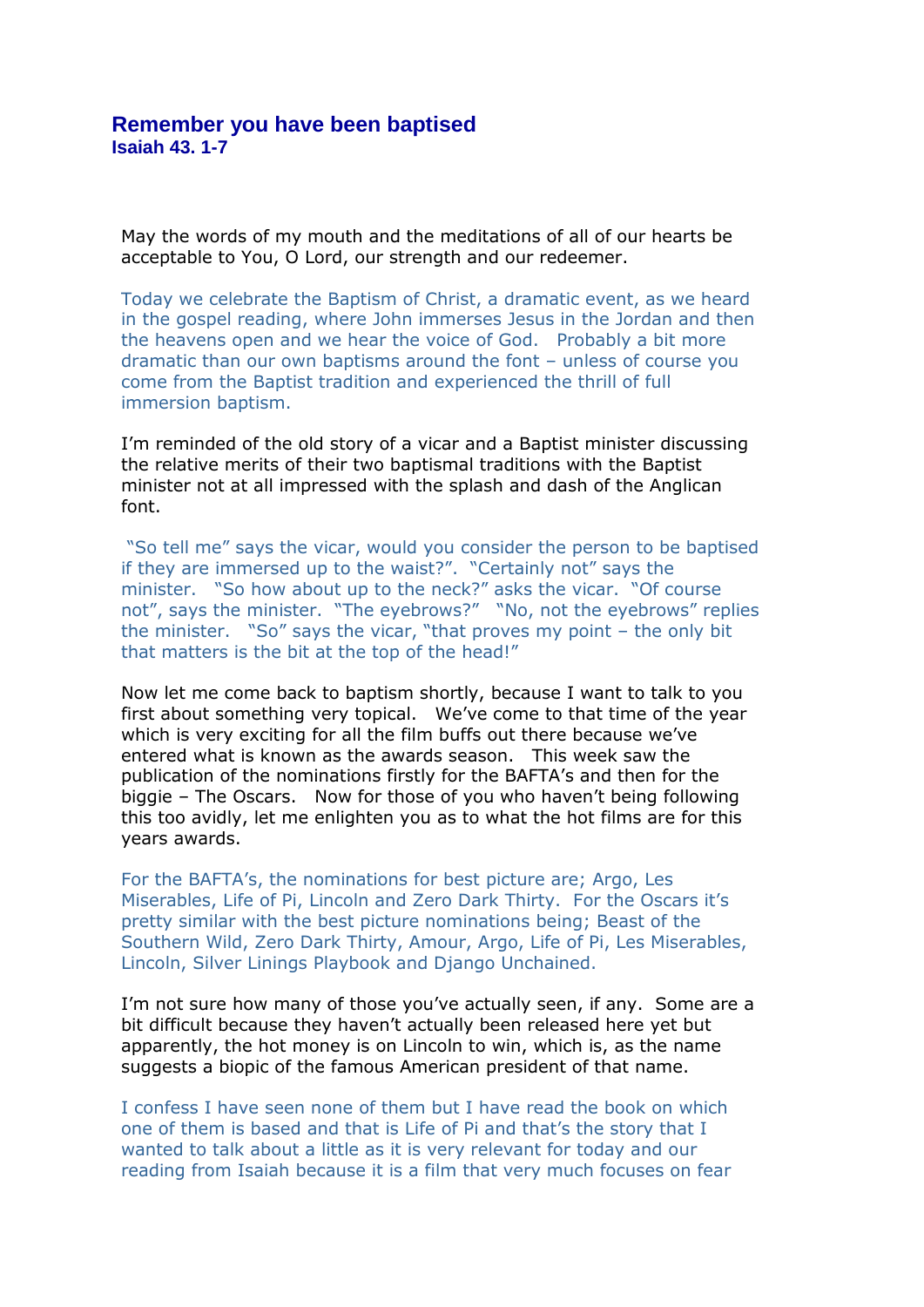and faith, the major themes of our prophetic reading. So, for those of you who have neither seen the film, nor read the excellent book by Yann Martel, let me give you a quick synopsis.

It starts with two strangers sitting at a tiny table in a crammed and bustling coffee house, on Nehru Street, in southeastern India, on the Bay of Bengal, sipping coffee and conversing in the easy way that strangers can.

It's hot. It's humid. It's crowded with humanity. The aromatic coffee is delicious. Their cups are sipped empty.

At the table of two is an old man, a native of that region, and a young Canadian, a harried traveller and a writer, with nothing to write and a train to catch.

"I have a story that will make you believe in God," the old man promises.

A story.

Not an analysis. Not a report. Not a study. Not an essay.

But a story.

We don't reach faith through reason or research. We reach faith through stories and experiences. A well-told tale has the power to guide us to God, or into a deeper, more consequential connection with God.

The Canadian is suspicious. He wonders to himself, am I about to be evangelized by a Christian, or by a Muslim? Either way he motions for his bill, in order to make his escape.

While he awaits his waiter, he asks the old man: Does your story take place 2000 years ago in a remote corner of the Roman Empire?

No, replies the old man.

Does it take place in seventh-century Arabia?

No. No. It starts right here, and ends in your cold country.

The author is intrigued. He stays, orders two new coffees, then listens to the tale of a lifeboat, a tiger and a teenager named Pi.

Thus begins Yann Martel's fantastic and metaphorical book about faith, Life of Pi: A Novel. It's a story that explores faith by putting it to the test in the heart of catastrophe.

Martel began his project as an agnostic, but along the way he started to believe. He thought: What would it be like to have faith? What would it be like if a dreadful event happened, and to say that Jesus loves me nonetheless?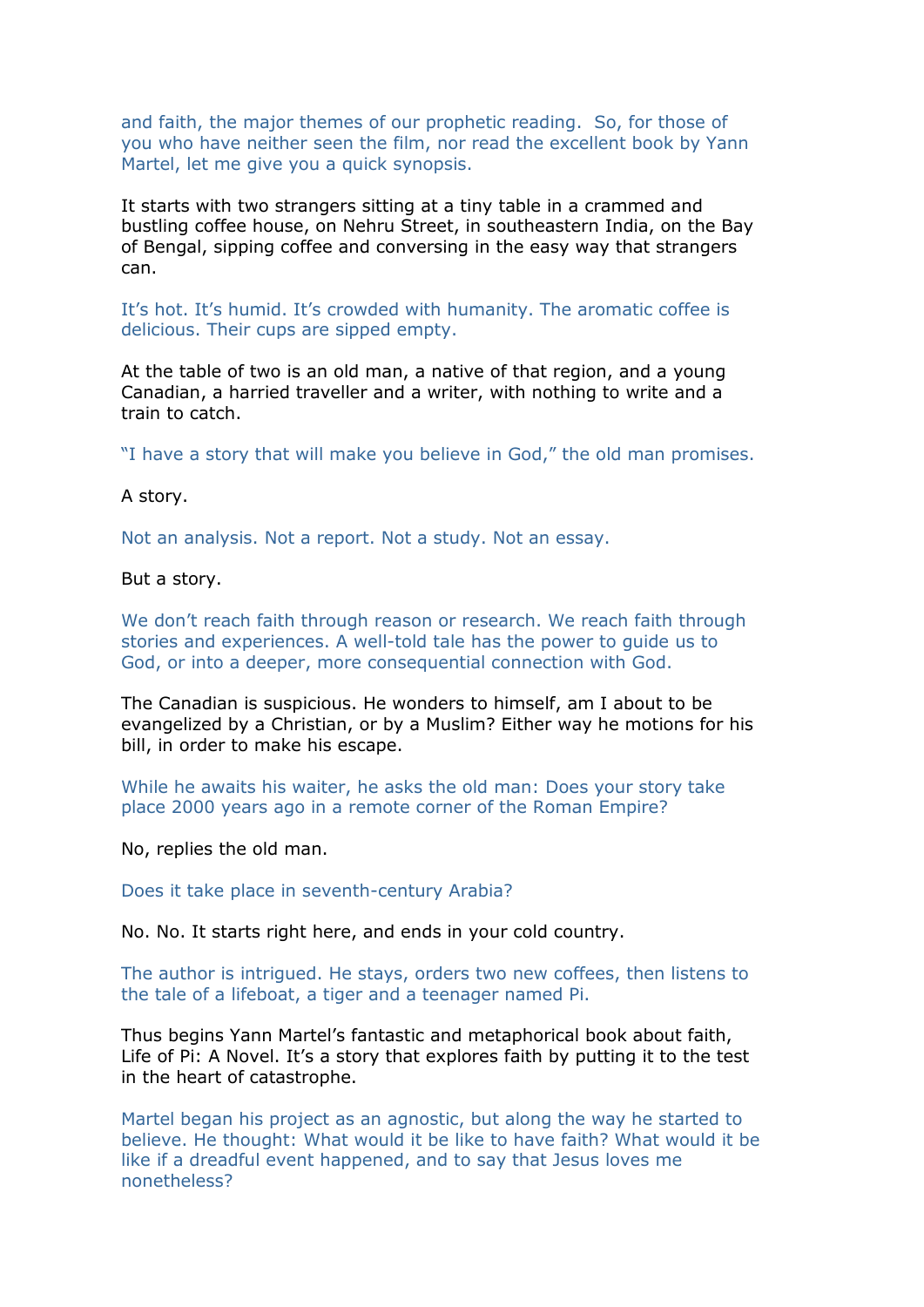He decided he would approach religion not from a cynical, agnostic viewpoint, but from more of a neutral standpoint. He willingly suspended judgment, and began his four years of travel, research, reading and writing.

Then bit by bit, he fell for his subject. Bit by bit, he fell for God.

Pi is the sole human survivor of a cargo ship that sinks in the Pacific Ocean while transporting his family and animals from his family's zoo in India to Canada, where they hoped to start a new life

For 227 days, Pi drifts in a lifeboat with a 450-pound Bengal tiger that Pi rescues as the ship sinks. It's not a cute and cuddly story about a boy and his kitten. It's an engaging, dangerous and fascinating story about faith and survival.

As Pi adjusts to his grief and his terrifying situation — terror outside the boat, terror inside the boat  $-$  he plots to rid himself of the tiger. But in time, Pi discovers that it's the presence of the tiger that gives him the courage and determination he needs to survive his ordeal.

It's quite a metaphor — that we may need to live with what we fear, what we do not understand, what challenges us  $-$  in order to survive a greater trial. Faith and fear are partners in the boat together. Faith doesn't and shouldn't take away fear, instead it offers proof positive that God is the unseen third presence in that little boat. In Isaiah's words…"When you pass through the water's I'll be with you. When you walk through the fire you'll not be burned. For I am the Lord, your God. Since you are precious and honoured in my sight, and because I love you, I will give men in exchange for you and people in exchange for your life. Do not be afraid, for I am with you.

The Life of Pi is a metaphor for our lives. Our fear may not spring from something so obvious as having to share a small lifeboat with a man eating Bengal tiger, but we do share our lives with other fears. There are many terrifying and imprisoning experiences in our lives that are just as hard to escape from as Pi's tiger. Fear of the unknown, of grief, of cancer, of unemployment, of love or of loneliness. Do we, can we, will we still love God in the midst of dreadful calamity? Is there hope in despair?

There is a great line in the novel on the subject of fear and it's as follows. "I must say a word about fear. It is life's only true opponent. Only fear can defeat life". Fear can paralyse us and take away the light of our lives and God knows this. That is why these word's from Isaiah are so powerful and central to our faith. No matter what we fear, we can know that we have been saved, we have been redeemed. In the words of our hymn, "Do not be afraid, for I have redeemed you. I have called you by your name, you are mine"